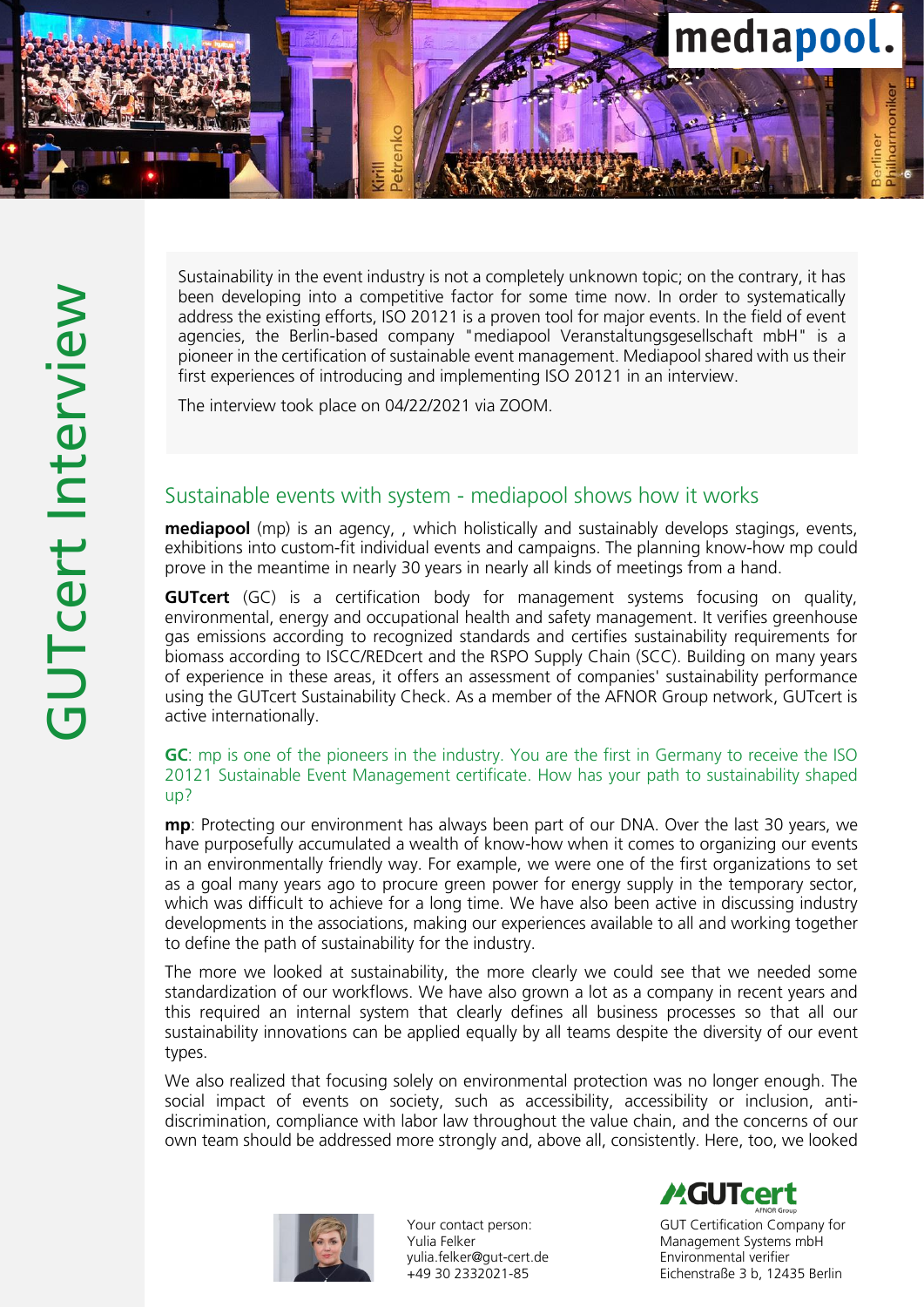

for examples around the world of how specific sustainability issues can also be implemented at major events, for example at the Sidney Festival in 2010 or the Olympic Games in London in 2012 and at the European Song Contest in Vienna in 2015. We did a lot of research and contacted other market players, for example the German Council for Sustainable Development on the topic of inclusion at events or the Berlin-based association *Kunststoffe e.V.* which collects material waste such as carpets, wood, and plastic after events and then ensures the greatest possible recycling.

We have also been strongly influenced by the development of public sector tendering procedures. Since 2019, proof of sustainability performance in the design and implementation of events has become a fixed component there. For us, this meant nothing other than that we needed meaningful proof of all our efforts in order to secure contracts and make the tendering process more efficient by minimizing demand loops. In 2019, DIN named two standards for our industry in its guide for public sector tenders: the EMAS environmental management system and ISO 20121 for sustainable event management. After research, discussions and talks with experts, we decided on ISO 20121 because it is precisely applicable to our business.

### GC: What arguments were decisive for you in deciding in favor of ISO 20121 and against EMAS or ISO 14001?

mp: Sustainability is known to be based on three pillars: Economic efficiency, environmental protection and social responsibility. For us, this means that every decision must be considered three -dimensionally in order to achieve the best possible sustainable solution. ISO 20121 addresses all three pillars of sustainability and was created for our industry.

In our opinion, EMAS as an environmental management system does not cover everything that needs to be improved in the industry. Social responsibility towards one's own employees, society and in the entire value chain are no less important in the event industry than resource conservation and efficiency. And that's what it's all about!

It was also important to us that the ISO standard is applicable to the variety of event types and sizes in our portfolio and that the testing process is designed to be industry -specific. The time required for certification is calculated precisely according to the size and type of events, so that all certification formalities are complied with and at the same time the calculation is very individual. Here, too, the argument of the three -dimensional view fits.

### GC: You have already introduced the sustainability management system for fall 2020. Difficult times for the event industry. What was the most challenging thing for you during the introduction phase?

**mp:** It was a real challenge to reconcile the uniform management system with the individualism of the project leaders (PL). We have always collected superpowers at mp  $\odot$  Previously, all PLs had built their own system - and it worked. Now we have a sustainable management system for all. Such a changeover can't work smoothly right away. That's why we "docked" new documents, processes, work steps onto the existing structures and built on them: What have we always done, what has proven useful for individual PLs, what was best practice in documentation, etc.? All of this has been incorporated.



Your contact person: Yulia Felker yulia.felker@gut -cert.de +49 30 2332021 -85

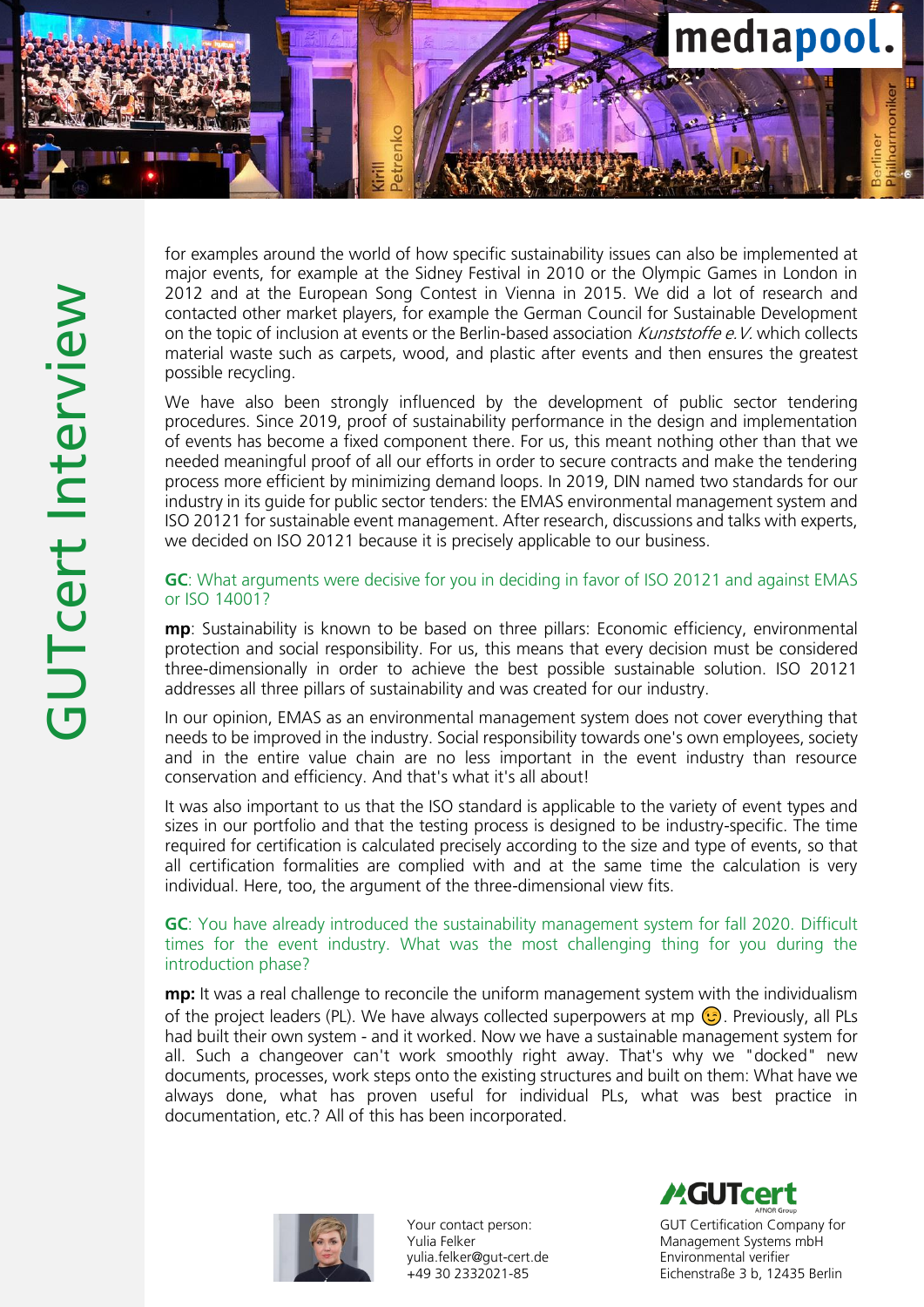

Of course, the pandemic made things even more difficult. For all of us, work is an anchor in our lives. When this constant began to shake due to the pandemic and change management was added to the mix, the introduction of the system was initially perceived by the team as an additional burden. Most of us worked from our home offices, which made communication difficult at times: You couldn't go from table to table and talk and discuss everything with each other. We met online, held training sessions, initiated experience exchanges after projects were completed to promote understanding and acceptance. A real challenge! We all experienced some "aha -effects" during that time! And in the meantime, we have all come through this phase well!

# GC: What benefits were you able to communicate to the college, or what is the experience of the project leaders themselves with the ISO system?

mp: We also designed and executed many digital and hybrid events during the pandemic. And with the first projects, our PLs also saw that the management documentation they now have to apply to every project is not, as it was initially perceived, just another annoying tool, but a tool that can be used to facilitate and achieve many things:

# Planning reliability:

 No relevant aspects of sustainability are forgotten and are incorporated into the planning process in good time. Our checklists for this are worth their weight in gold!

### Efficiency:

- The knowledge and experience gained from the events are recorded and can be applied to similar formats several months later. It is not necessary to reinvent the wheel each time and always plan events from scratch. If the fields of action, risks and opportunities are known for the same formats, this experience should be used for the next events. In this way, the planning, the composition of the team and also the budget can be set up differently - more efficiently! - and thus some coordination loops in the planning can be avoided. Our PLs are making this experience right now, it "clicks" and brings acceptance.
- If an ISO certificate is available as proof of the company's sustainable orientation, inquiries in the context of ongoing tenders are usually significantly lower. This saves time and energy. Another point for acceptance!

### Progress:

 By setting goals and monitoring results at each event, we as a company can see and show our progress. When sustainability aspects are in focus and measured, you can see the result better. Economically, too, we can now clearly argue to the skeptics that (demonstrably) sustainably organized events are profitable despite all prejudices.

### Ensuring economic efficiency:

 $\triangleright$  What we are all observing is a political and social change. Sustainability in procurement is increasingly favored by the public sector in Germany, but also internationally. And now it is not about individual topics such as waste management or inclusion (as was more the case in the past), but rather a systematic approach in dealing with **all relevant sustainability issues**. With an international certificate according to ISO 20121 "Sustainable Event



Your contact person: Yulia Felker yulia.felker@gut -cert.de +49 30 2332021 -85

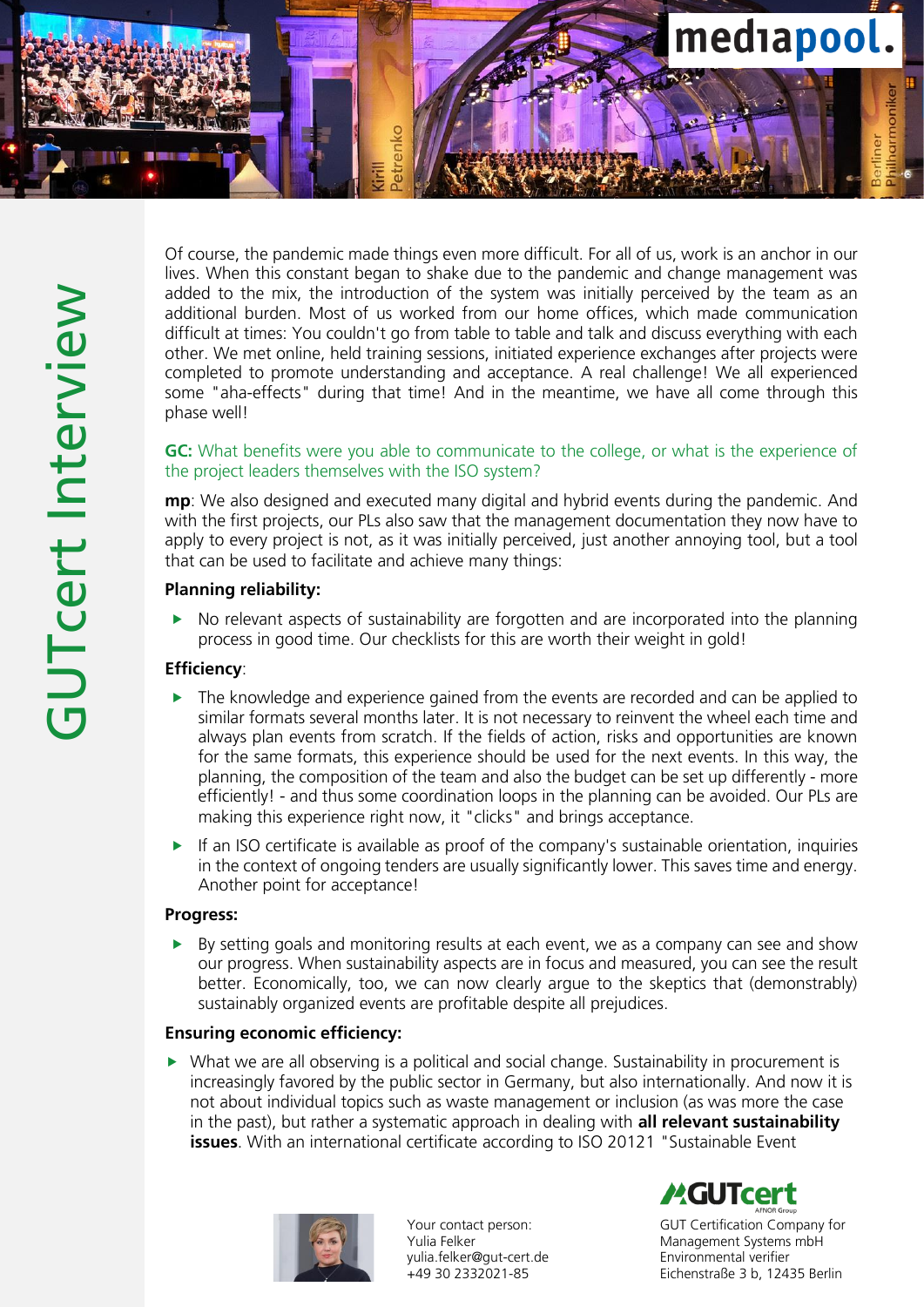

Management", we are on the right track! This is how the management sees it, but in the meantime also the whole team.

# In a nutshell: Implementing a management system involves a lot of work in the beginning, but also saves time and money in the long run afterwards.

GC: During the pandemic, events ran either exclusively digital or in hybrid format. We as certifiers are often asked if this format is certifiable. You have organized some hybrid events sustainably and had them audited. What does sustainability mean in this case?

**mp:** Due to the pandemic, we as an event agency were forced to quickly find new solutions in order to remain profitable in the new framework conditions and to be able to retain our employees. We had to combine a familiar practice like TV streaming with the interactivity of the hybrid format. The existing management system provides us with a good tool to work out sustainability aspects in any kind of event and include them in the goal setting and setups. Here it was no different.

The reality is that even hybrid events with small numbers of participants and the crew on site still need all the other conventional services in addition to hygiene concepts, such as material and technical equipment, catering, waste disposal, logistics, fire protection, etc. This type of relevant activity is organized on a smaller scale but still sustainable. Here, too, we worked very intensively with the business partners to find the best possible sustainable solutions.

The special features of the hybrid format include increased requirements for data protection, information security and server structure. And, of course, a stable Internet connection and the determination of power consumption for streaming in order to be able to initiate  $CO<sub>2</sub>$ compensation of consumption if necessary. While the issue of stable connections is largely well solved, the transparency of server structures unfortunately often remains a gray area. We hope that with the further spread of hybrid events, better solutions will also be offered here in the near future.

From an economic point of view, innovations in the concept are also necessary. In face-to-face events, there are breaks, also as an emergency solution if something has to be changed or adapted. What do you do in the digital format? An unplanned break is out of the question: You need a sustainable Plan B. This can be, for example, a second small studio, which can be spontaneously switched on if something happens, in order to be able to fill the break (planned or above all unplanned). But again, there should be no duplication of equipment or large additional resources. Everything must be organized so smartly that it's more about the camera setting, with the same rooms and the existing technology: sustainability has priority. And sustainability also includes economic efficiency.

GC: One of the main concerns of ISO 20121 is to improve sustainability performance along the entire value chain of events. There is currently more and more talk in Europe about sustainable supplier management. How do you organize your work with business partners?

**mp:** In line with the ISO 20121 requirement, we have also introduced supplier management. First, all our business partners receive our General Terms and Conditions of Purchase (GTCP). These include, among other things, a mandatory inquiry regarding relevant sustainability requirements per field of activity for the respective trades. We have defined various categories



Your contact person: Yulia Felker yulia.felker@gut -cert.de +49 30 2332021 -85

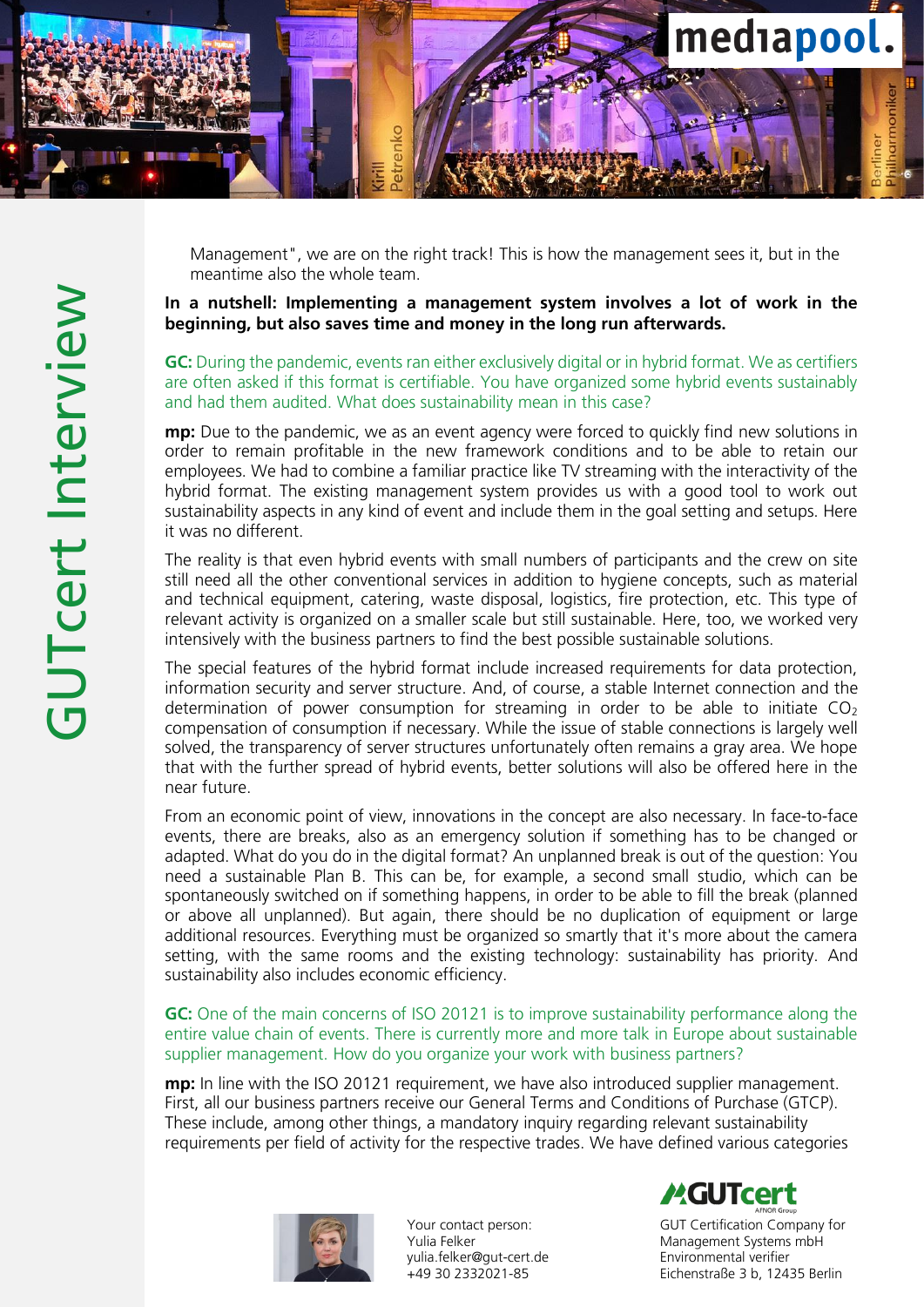

in the AEBs, i.e. event location, catering, hotel, services and supplies in general - on their own or as possible combinations.

In a second step, the business partners provide a self -disclosure. Before the subsequent evaluation, we contact them and discuss the results of the inquiry in order to clear up any possible misunderstandings. The questions are also weighted differently: Some requirements are a MUST (e.g. privacy policy), while others bring more of a BONUS. Should it come to the project, our responsible persons check the promised services directly on site and enter the final evaluation into our merchandise management system. This results in a traffic light system according to the results:

- **Green:** the service provider is sustainably oriented
- Yellow: There is still a need for clarification and consultation
- **Red:** the service provider has not accepted the AEG or cannot comply with our requirements

With a filter function, our employees can quickly search for the respective trades for each project and align the planning. The assessment is updated annually.

However, our hands are often tied when it comes to selecting trades - for example, if a venue or the client has fixed contracts with the companies providing the services. Take in -house catering, for example: Even if already on board, we go through the food and beverage offerings in great detail together with the people in charge and discuss which solutions come into question as most sustainable for the event and for this budget - and above all, what would be a knockout for the image of the event as a whole and, if applicable, also a big risk for the catering company itself. We want to work together "cool." And we want to act sustainably together. That is not a contradiction.

# GC: What is your experience with your business partners? What is the feedback on your AEG and the sustainability rating?

**mp:** Many partners have already gone down this path themselves and can answer questions quickly and confidently. Others need some support and are happy to make use of our consulting services. It's all about understanding and knowing what sustainability means for their own activities and which solutions are already established on the market.

In addition, it is also a question of meeting the tender requirements - today and in the future. It is therefore an economic necessity to deal with the topic, less a question of "desire".

All in all, we are rarely met with rejection when it comes to collaborating on the topic of sustainability at events.

# GC: What will you recommend to other companies in your industry? How should your competitors approach the topic?

mp: Step by step but with the big goal in mind!

At first, we also thought that we would only have one event certified and that we would not be able to set up a management system. Then, in the pre -audit, you as the certifier looked at our work processes and documentation and encouraged us: A lot of things were already being done



Your contact person: Yulia Felker yulia.felker@gut -cert.de +49 30 2332021 -85